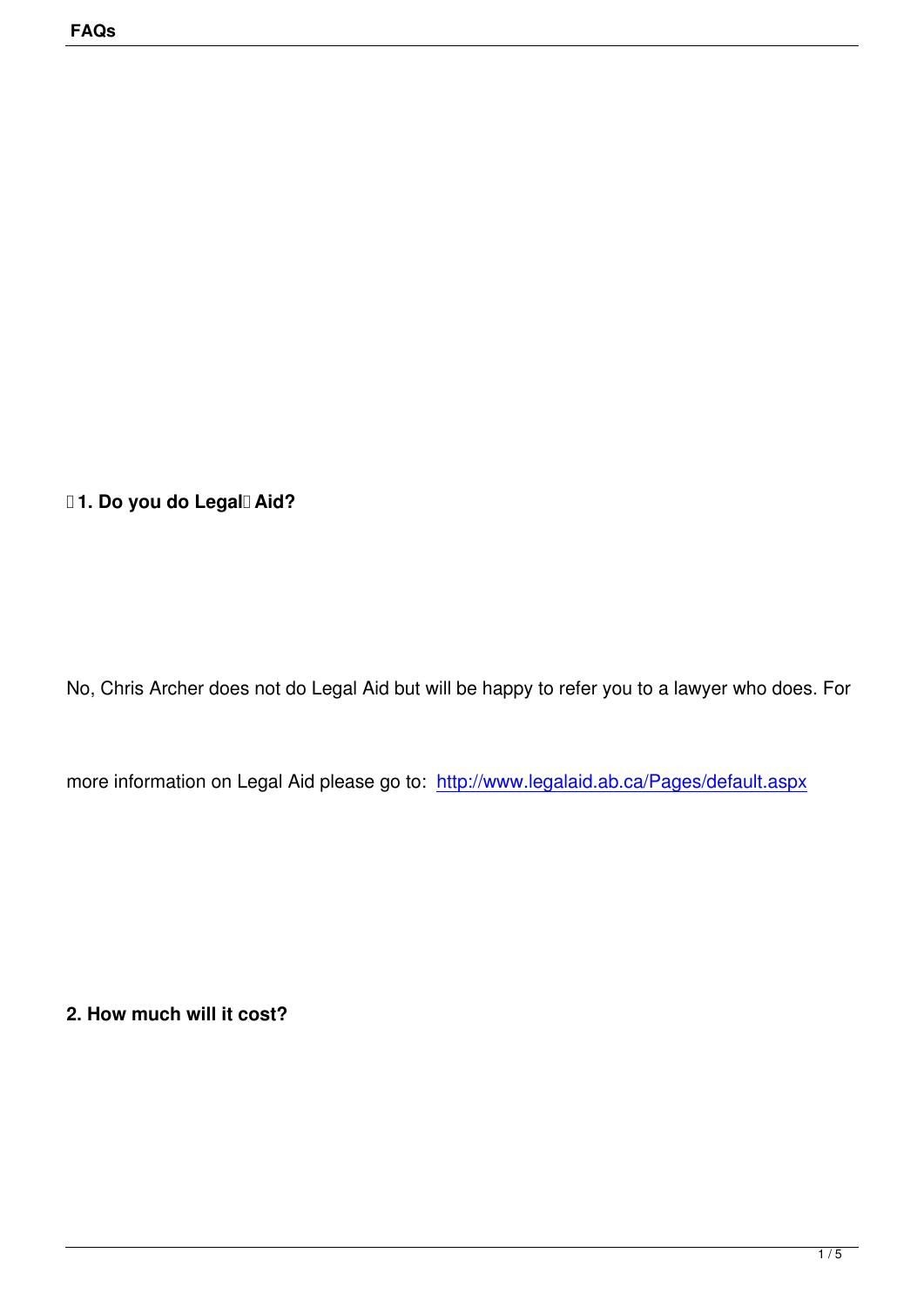Consultations are free. As a general rule, Chris Archer works for a variable fee based on the

nature and complexity of the offence.

## **3. What kind of payment options are there?**

We accept Cash, Cheque, Bank Draft, and Money Order.

## **4. Do I need a lawyer to plead guilty?**

It is highly recommended that you have Counsel when entering a guilty plea. As a general rule,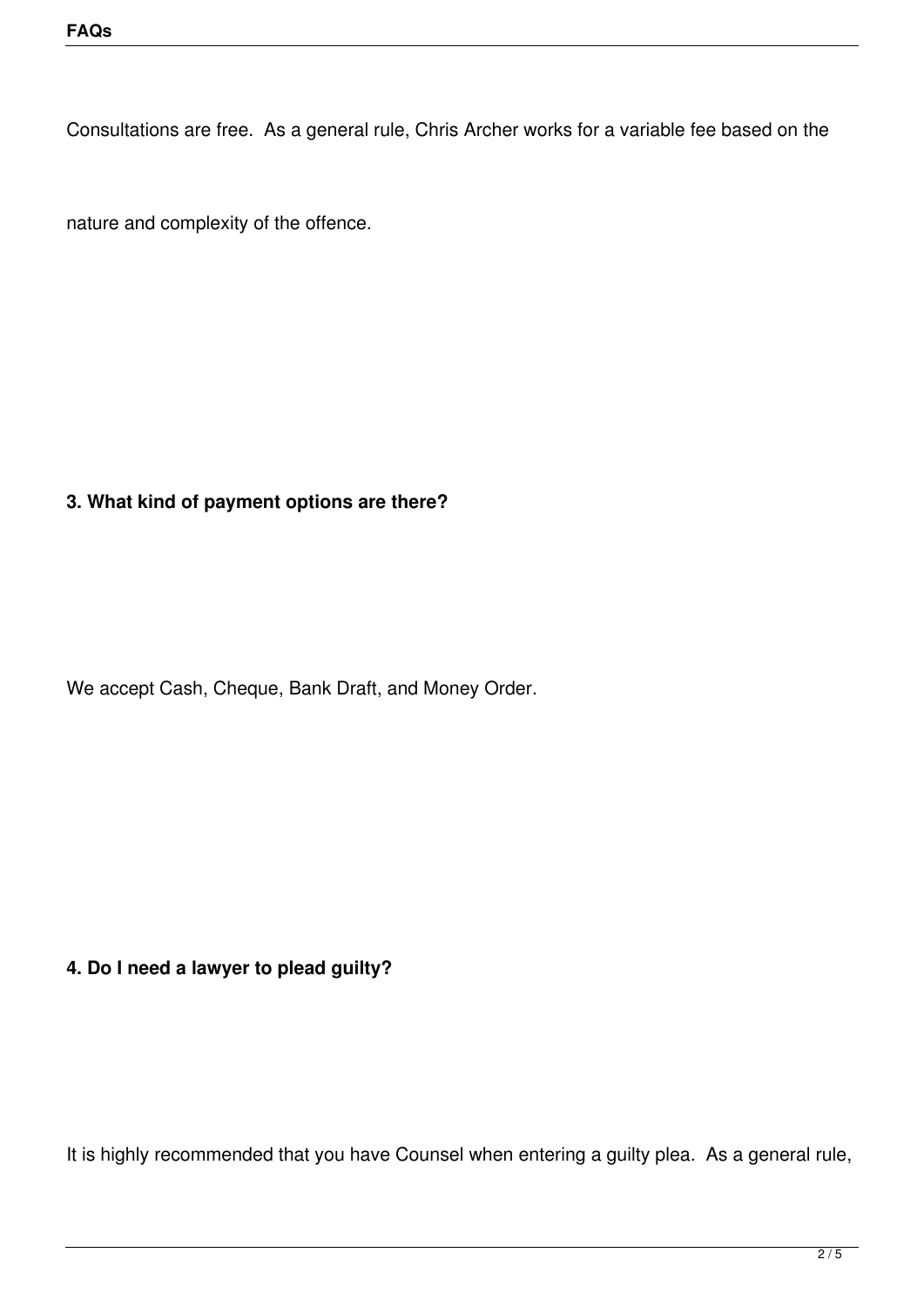Crown Prosecutors do not like to negotiate with an unrepresented accused. There are rare cases

where a lawyer present may not be needed, but it is a good idea because we are experienced

negotiators working to ensure you recieve the best possible outcome.

## 5. What if I live in Calgary but<sup>[]</sup> I am being charged with a criminal offence in a different **city?**

It may be helpful to hire a lawyer in the city which you reside in. As it is much more convenient

to meet with a lawyer close by, travel time and expenses would be significantly cut down.

If you are charged with an offence out of town, Chris Archer will handle the Court appearances

and hiring of an agent on your behalf. He will travel throughout Alberta as well as across Canada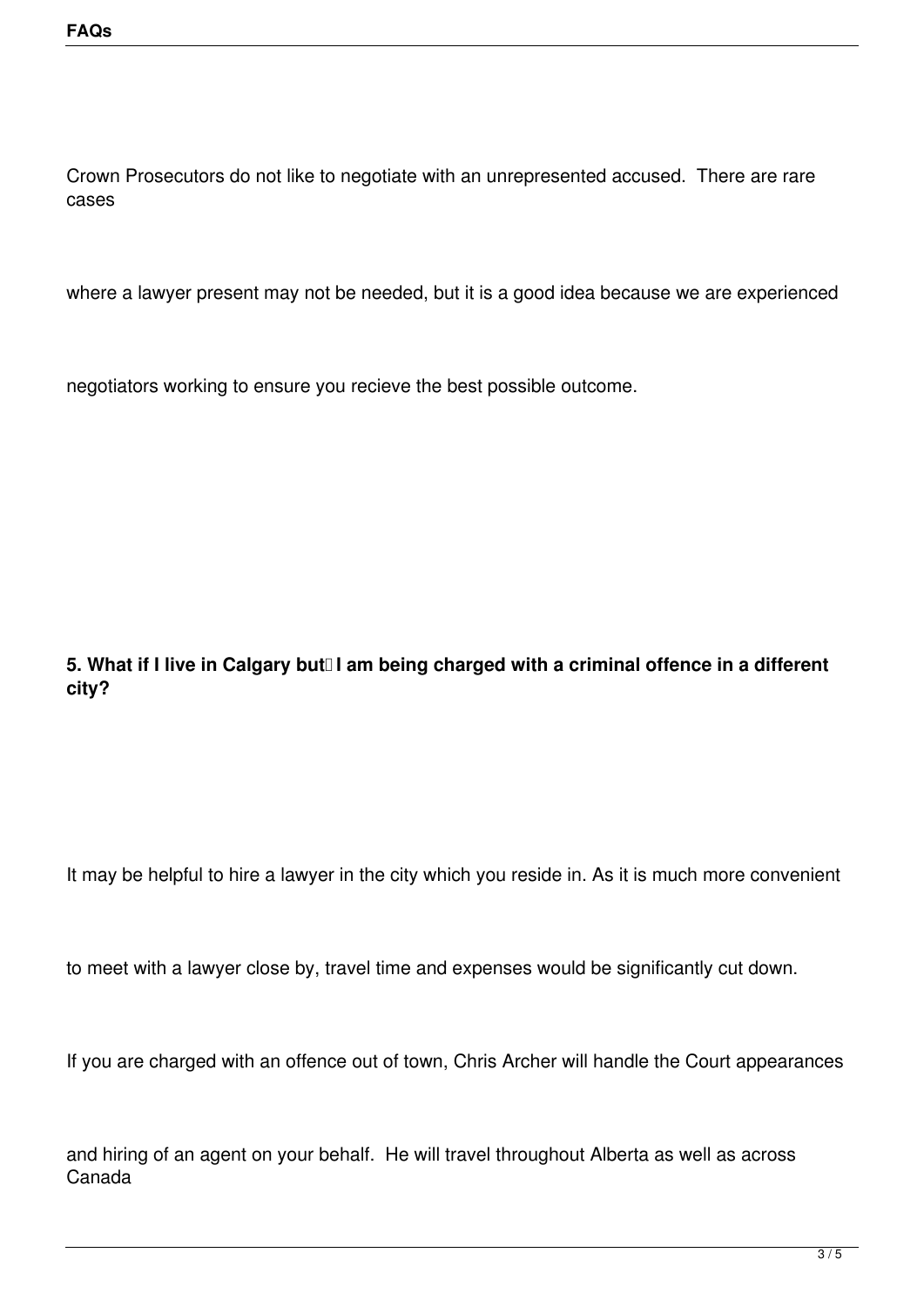to make Court appearances in other jurisdictions.

## **6. What kind of cases does Chris Archer handle?**

Chris Archer is a criminal lawyer. This means he will represent you in all matters involving the

Criminal Code, Controlled Drugs and Substances Act (Narcotics), Income Tax Act, The

Securities Act (Alberta), The Youth Criminal Justice Act, and the Firearms Act.

**7. Do you handle Traffic violations?**